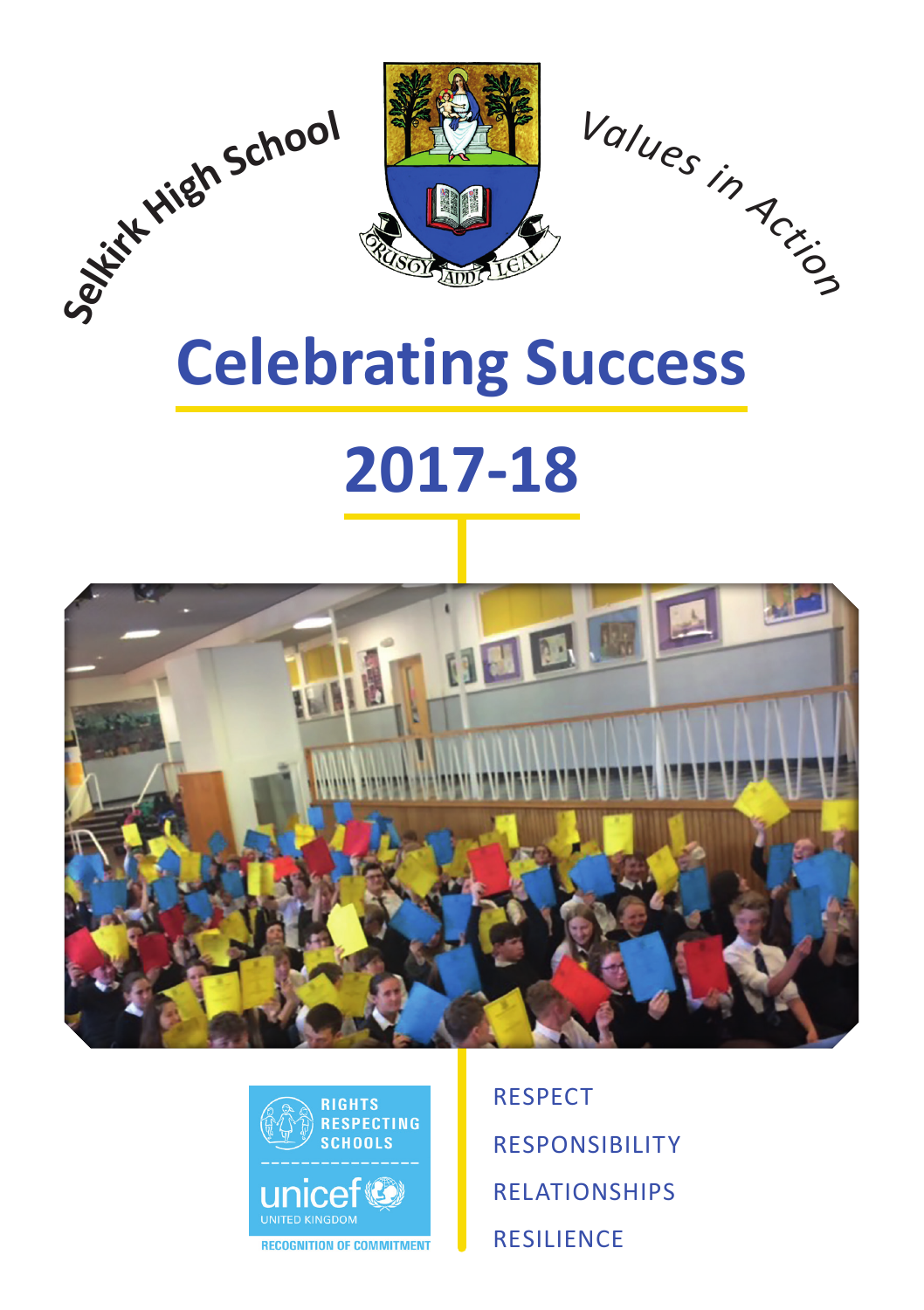**SELKIRK HIGH SCHOOL** *VALUES IN ACTION*



*Accordion Set Music - Sam McKinnon*

## *Rector's Address Mr J Bryson*

*Prizes presented by Mr David Heard Master of the Selkirk Merchant Company*

*Music: Kara Roberts 'If They Could See Me Now'*

# **ACADEMIC ACHIEVEMENT**

## *1st YEAR GENERAL EXCELLENCE CERTIFICATES*

**Lily Byers** *: French, Geography, Home Economics, Modern Studies, Technical, PE, Science* **Eden Collins** *: History, Modern Studies, Mathematics, French, Geography* **Crichton Cross** *: English* **Niamh Davie** *: Drama* **Ailish Fairbairn** *: Physical Education* **Calum Findlater** *: Physical Education* **Amber Gilmour** *: Drama* **Nuala Halpin** *: English, Mathematics, Science* **Trinity Hill** *: Technical* **Maisie Maceira** *: Home Economics* **Finn Mallin** *: Physical Education* **Isla McGurk** *: Drama, History* **Roberta Turner** *: Art & Design, Drama* **Gulliver Turner** *: Art & Design, Drama*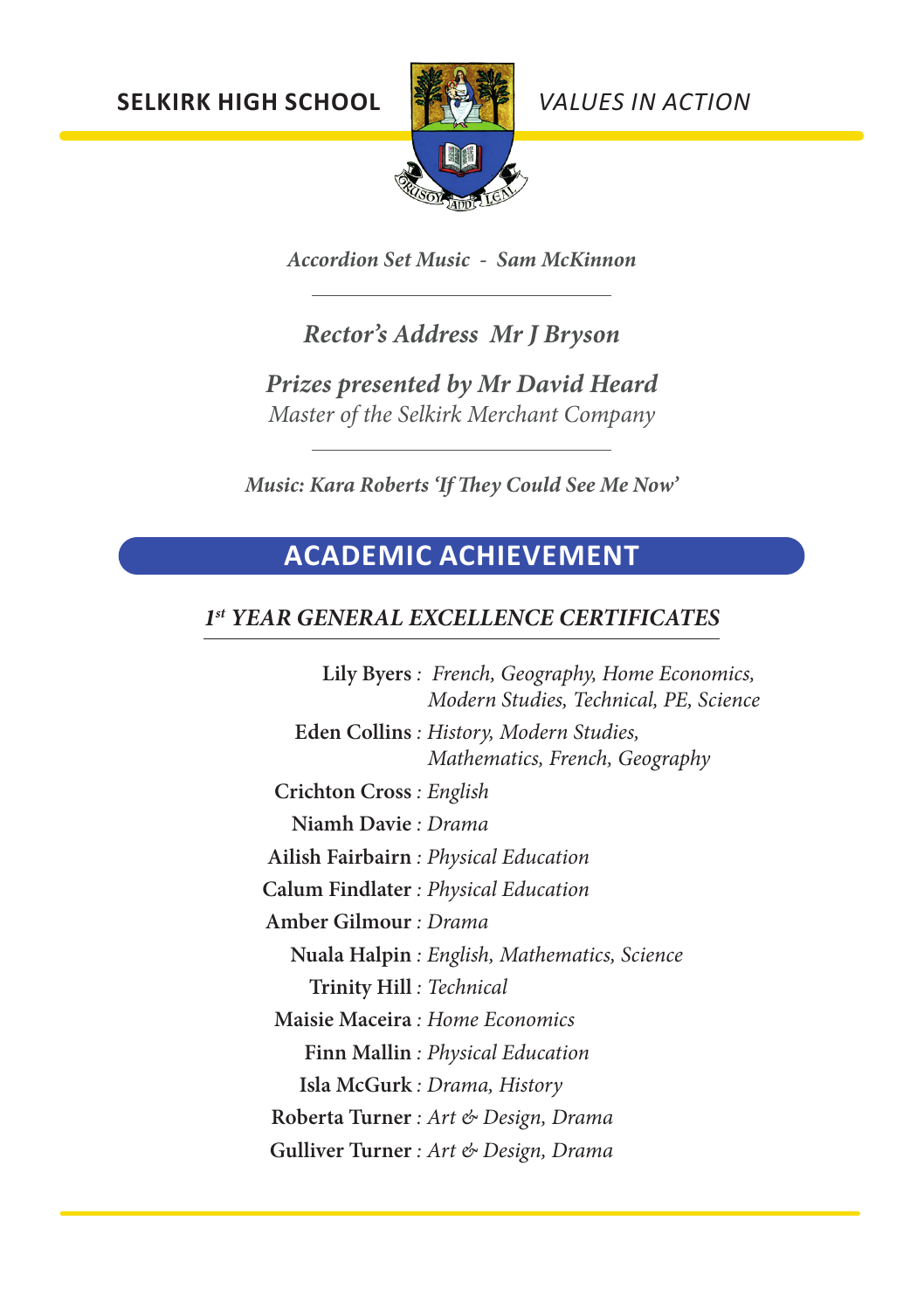

## **ACADEMIC ACHIEVEMENT**

#### *2nd YEAR CERTIFICATES 3rd YEAR CERTIFICATES*

**Ivan Burt-Smith** *: French, Mathematics, Physical Education, Technical* **Nia Cove** *: Mathematics, Science* **Amy Do***w : Home Economics, Physical Education* **Kevin Jack** *: Geography* **Tess Earsman** *: Art & Design* **Matilda Gentleman** *: Drama* **Lily Lawson** *: English, History, Modern Studies* **Patrick Macdonnell** *: Physical Education* **Molly MacFarlane** *: Home Economics* **Shannon Mack** *: Drama* **Jessica Main** *: Physical Education* **Cara Paterson** *: Art & Design* **Christy Skilling** *: English, History, Modern Studies* **Mikayla Stitt** *: French* **Hollie Wishart** *: Geography* **Dylan Torrance** *: Technical, Science*



**Nathan Armstrong** *: Science* **Faye Brown** *: Drama* **Molly Byers** *: French, Physical Education* **Andrew Cochrane** *: Physical Education* **Madalaine Cross** *: Art & Design, Physics* **Jay Earsman** *: Geography* **Logan Fairbairn** *: Drama* **Olivia Gargala** *: Technical* **Alex Handyside** *: Music, Performance PE, Technical* **Amy Hill** *: Biology, Chemistry, English, Mathematics, Modern Studies, Performance PE* **Emma Jamieson** *: History, Home Economics* **Dawson Little** *: Drama* **Robin Lowthian** *: Art & Design, Physical Education* **Melissa Murray** *: Spanish* **Hannah Richardson** *: Geography* **Ashley Robertson** *: Home Economics, Music, Spanish* **Christina Sieker** *: Biology, Chemistry, English, French, History, Mathematics, Modern Studies, Physics* **Cindy Thompson** *: Science*

**Keeley Womack** *: Physical Education*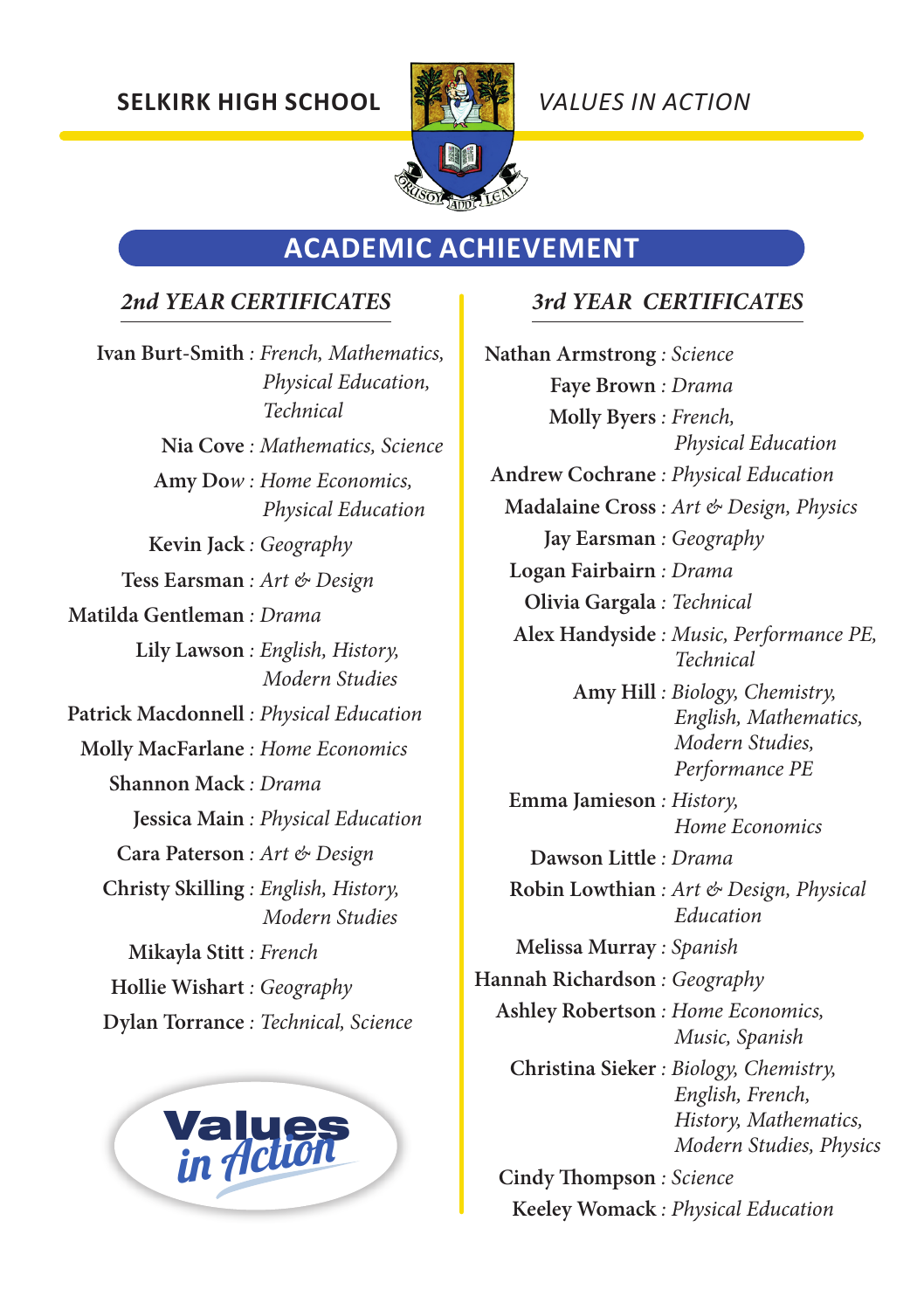

## **ACADEMIC ACHIEVEMENT**

#### *4th YEAR CERTIFICATES*

**Romay Berry** *: Spanish* **Jed Bury** *: Drama* **Marnie Davidson** *: Spanish* **Tom Forster** *: Chemistry, Nat Physical Education* **Demi Grahame** *: Art & Design* **Daisy Lockie** *: Physics* **Georgia Main** *: Biology, Core Physical Education* **Thomas Martin** *: Graphic Communication, Core Physical Education* **Sarah McGhee** *: English, Nat Physical Education* **Eilidh McMenamin** *: Mathematics, Music* **Kaya Murray** *: National Science* **Alice Pittman** *: Hospitality* **Daniel Scott** *: Geography* **Rosalin Scott** *: French, History* **Alex Turnbull** *: Modern Studies*

#### *HIGHER CERTIFICATES*

**Polly Bell** *: Biology, Chemistry, English, History, Mathematics*

**Chloe Dickson** *: Administration & IT, Art & Design*

**Emma Duncan** *: French*

**Morgan Gowans** *: Geography*

**Paige Grahame** *: Design and Manufacture*

**Sophie Hill** *: Music*

**Gregor Lunn** *: Physical Education*

**Luis Mendoza** *: Spanish*

**Jimmy Mackenzie** *: Administration & IT*

**Molly Maclean** *: Modern Studies*

**Lily McKenzie** *: Drama, Modern Studies*

**Beth McKinnon** *: Business Management*

**Eilidh Pearce** *: Business Management*

**Emily Rodgers** *: Health & Food Technology*

**Kate Scott** *: Physical Education*

**Tom Scott** *: Physics*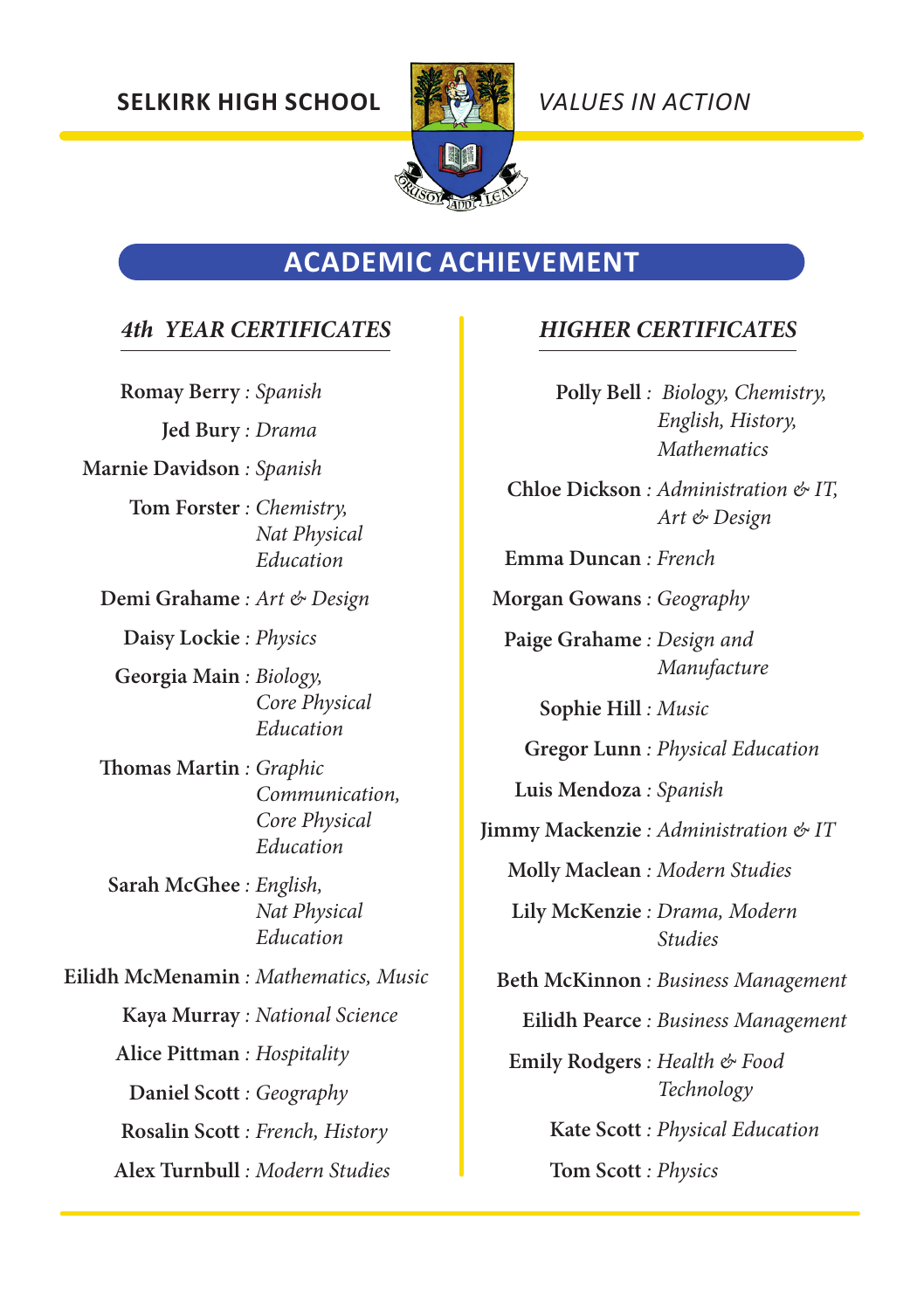

# **OUTSTANDING ACADEMIC ACHIEVEMENT**

| Ivan Burt-Smith UK Mathematical Challenge - Best in Year and Gold Certificate         |
|---------------------------------------------------------------------------------------|
| Eden Collins  UK Mathematical Challenge: Best in School/Best in Year/Gold Certificate |
|                                                                                       |
|                                                                                       |
|                                                                                       |
|                                                                                       |

| Carruthers Brown Shield for contribution to school band Katie Highton        |  |
|------------------------------------------------------------------------------|--|
|                                                                              |  |
| David Oliver Quaich for Instrumental Instruction in MusicRiona McAllister    |  |
| Clan Scott Presentation for continuing study in Music and/or Drama Lucy Gray |  |
|                                                                              |  |
|                                                                              |  |
|                                                                              |  |

## *DUX MEDALS*

| Kennedy Dux Medal for the Arts Lily McKenzie and Chloe Dickson |
|----------------------------------------------------------------|
|                                                                |

*Music: Alex Handyside Andante to Allegro*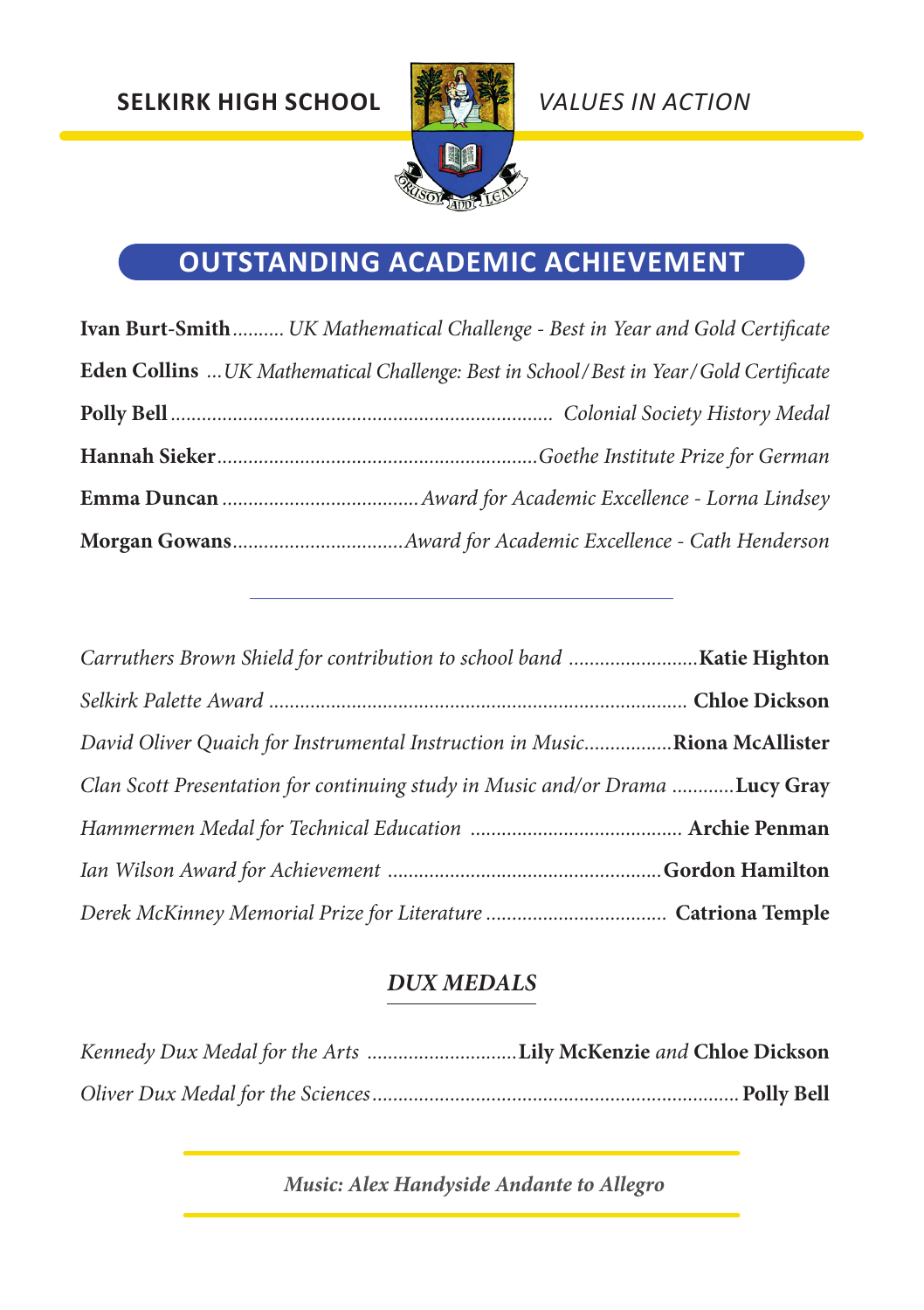

# **ACHIEVEMENT IN SPORT AND SKILLS**

#### *SPORTS CHAMPIONS*

*S1 Girls*  **Esme Bowers** 

*S1 Boys* **Sam Laurie/Jack Mitchell**

> *S2 Girls* **Jessica Main**

*S2 Boys* **Dylan Torrance**

*S3 Girls* **Keeley Wormack**

*S3 Boys* **Robin Lowthian**

> *S4/5/6 Girls*  **Lindsay Jack**

*S4/5/6 Boys* **Tom Forster**

#### *INTER HOUSE EVENTS*

**Ettrick** *: Hockey* **Tweed** *: Basketball* **Yarrow** *: Athletics, Football and Rugby Munro House Cup ~* **Yarrow** *Souter Challenge Trophy for Athletics* **Keeley Wormack**

# *OUTSTANDING SPORTING*

### *ACHIEVEMENTS*

**Zaynah Aziz Ivan Burt-Smith Molly Byers Lily Byers Andrew Cochrane Eden Collins Dylan Dickie Jay Earsman Lara Fairbairn Logan Fairbairn Charlie Jack Moray Haldane Daisy Job Munro Job Matthew Mackay Daniel Main Jessica Main Sam McClymont Christopher Miller Liam Skeldon Caitlin Wright**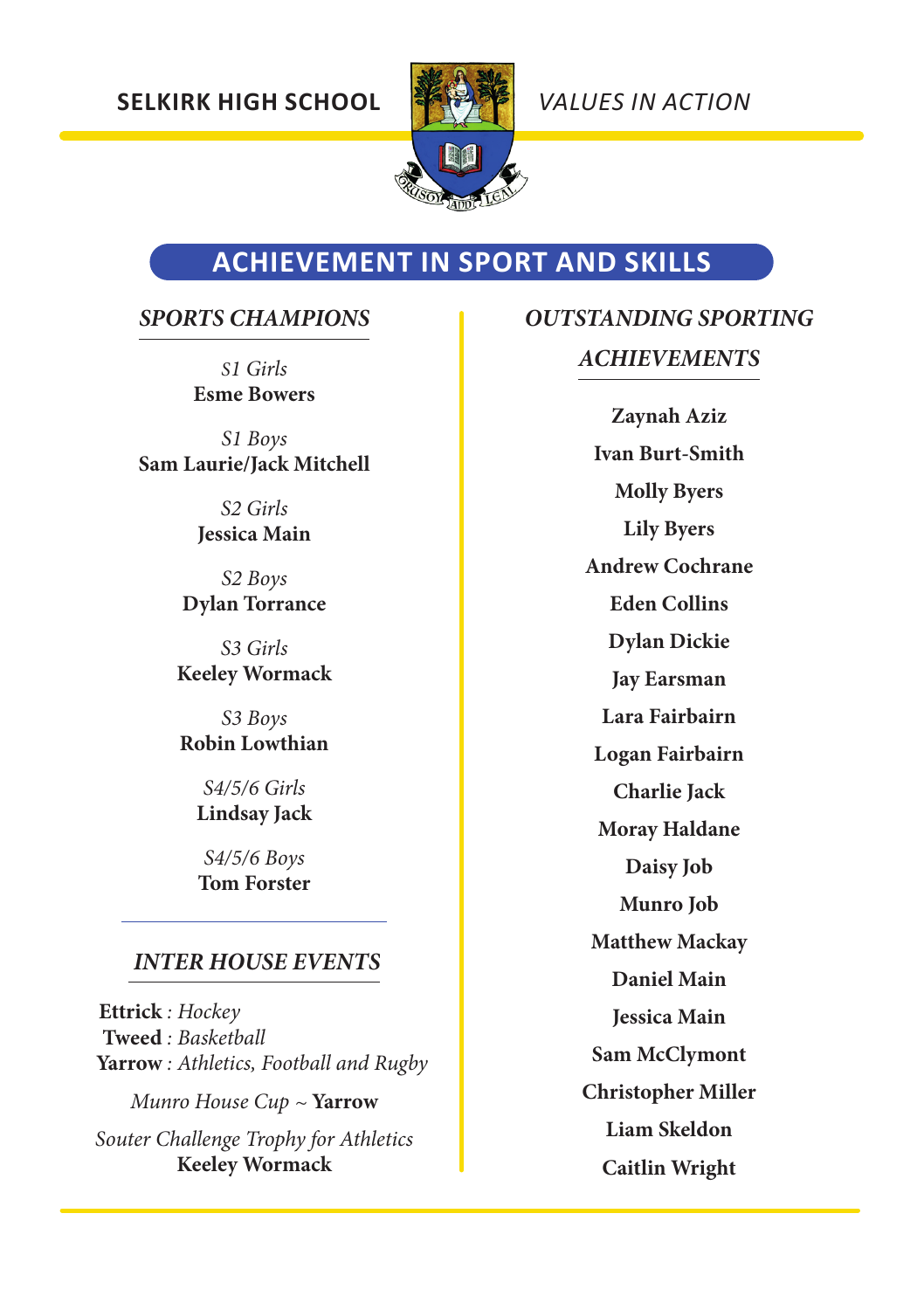

# **ACHIEVEMENT IN SPORT AND SKILLS**

#### *VOLUNTEERING AND WORK EXPERIENCE*

| Lily McKenzie Saltire Award      |  |
|----------------------------------|--|
| Logan Fairbairn  Saltire Award   |  |
| Molly MacFarlane  Saltire Award  |  |
| Daisy Lockie  Saltire Award      |  |
| Caitlin Riddell Saltire Award    |  |
| Chloe Dickson  Saltire Award     |  |
| Stephanie Amos Saltire Award     |  |
| Shaunnie Campbell Saltire Award  |  |
| Abbie Forster  Saltire Award     |  |
| Katie Highton  Saltire Award     |  |
| Riona McAllister Saltire Award   |  |
| Matthew Nosworthy  Saltire Award |  |
| Eilidh Pearce Saltire Award      |  |
| Emily Rodgers  Saltire Award     |  |

*Distinction in Work Experience* **Joe Bell**

#### *DUKE OF EDINBURGH CERTIFICATES*

#### **~ GOLD ~**

**George Bird** *and* **Rebecca Penny***.* 

*George and Rebecca, former students of SHS, will present the Bronze and Silver awards having received their Gold Award*

#### $\sim$  **BRONZE**  $\sim$

**Molly Byers Madalaine Cross Bethan Harold Emma Jamieson Daisy Lockie Eilidh McMenamin**

**~ SILVER ~ Olga Burt-Smith Rowan Davidson Gordon Hamilton Sophie Hill Hannah Sieker**

| Aiden March  Youth Music Initiative   |  |
|---------------------------------------|--|
| Lewis Potts  Youth Music Initiative   |  |
| Craig Black Youth Music Initiative    |  |
| Noah Green Youth Music Initiative     |  |
| Kianna Purves  Youth Music Initiative |  |
|                                       |  |

*Music: Chloe Green and Kianna Purves*